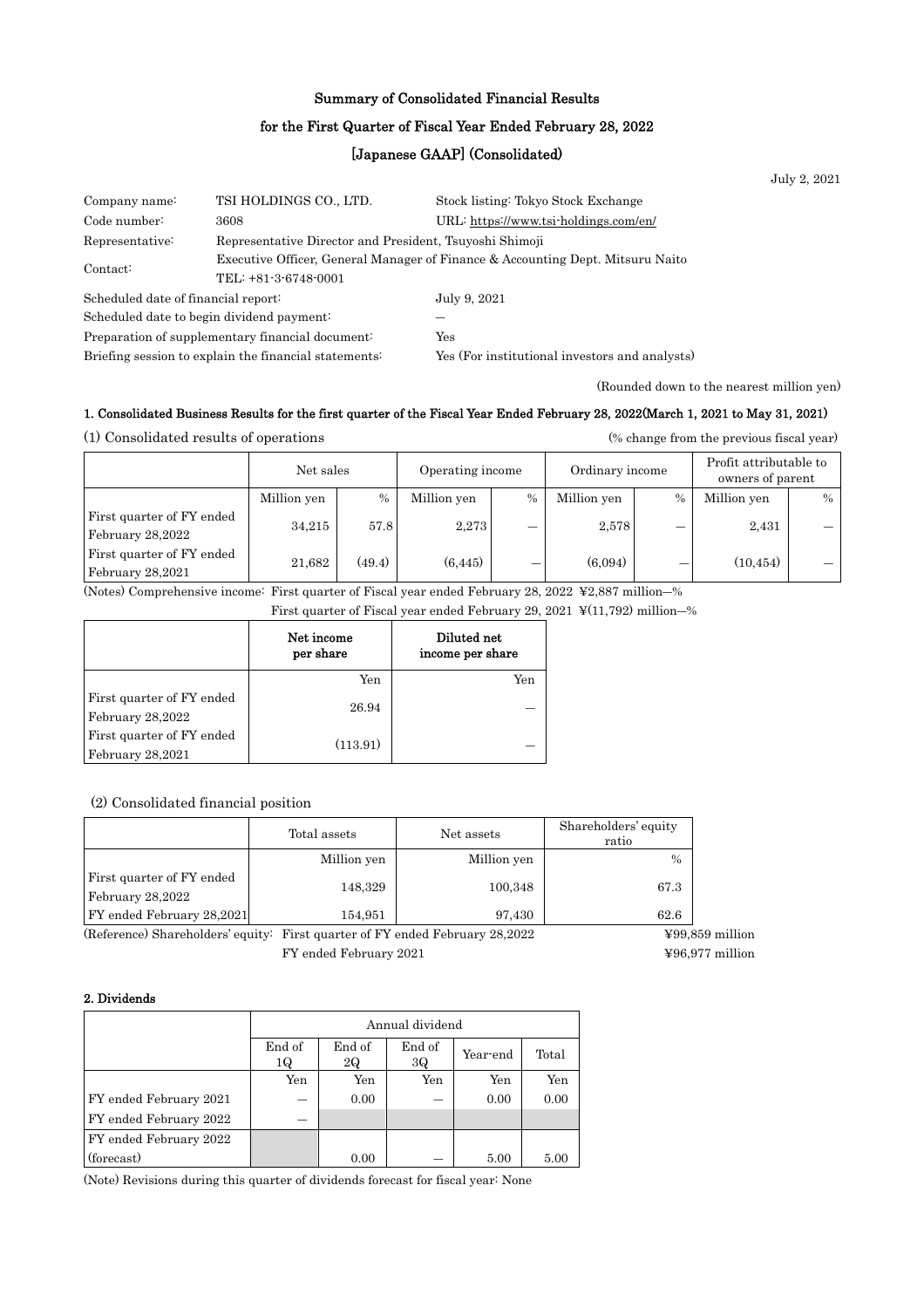## 3. Forecast of Consolidated Business Results for the Fiscal Year Ending February 28, 2022 (March 1, 2021 to February 28, 2022)

|                  | Net sales   |               | Operating income |      | Ordinary income |                          | Profit attributable to<br>owners of parent |               | Net income<br>per share |
|------------------|-------------|---------------|------------------|------|-----------------|--------------------------|--------------------------------------------|---------------|-------------------------|
|                  | Million yen | $\frac{0}{0}$ | Million yen      | $\%$ | Million yen     | $\%$                     | Million yen                                | $\frac{0}{0}$ | Yen                     |
| Second quarter   |             |               |                  |      |                 |                          |                                            |               |                         |
| (Cumulative)     | 71,300      | 26.7          | (500)            | _    | (300)           | –                        | 170                                        | –             | 1.88                    |
| Full fiscal year | 152.400     | $^{13.7}$     | 1.100            |      | 1.600           | $\overline{\phantom{0}}$ | 1.660                                      | (57.0)        | 18.40                   |

(% change from the corresponding period of the previous fiscal year)

(Note) Revisions during this quarter of previously disclosed consolidated business results projection for FY 2022: None

### \*Notes:

(1) Changes in significant subsidiaries during the period: Yes

Changes in specified subsidiaries resulting in a change in the scope of consolidation

Deselection 2 companies(SANEI-INTERNATIONAL CO.,LTD. and TSI GROOVE AND SPORTS CO.,LTD.)

(2) Application of particular accounts procedures to the preparation of quarterly consolidated financial statements: None

(3) Changes in accounting policies, accounting estimates, and restatements

- a. Changes in accounting policies due to revisions of accounting standards: None
- b. Changes in accounting policies other than above (a): None
- c. Changes of accounting estimates: None
- d. Restatements: None

(4) Number of shares issued (common stock)

- a. Number of shares issued at the end of period (treasury stock included)
- b. Number of treasury stock at the end of period
- c. Average number of shares over the period

| Q1 of FY ended February |                   |                                            |                   |
|-------------------------|-------------------|--------------------------------------------|-------------------|
| 2022                    |                   | 95,783,293 shares   FY ended February 2021 | 95,783,293 shares |
| Q1 of FY ended February |                   |                                            |                   |
| 2022                    |                   | 5,510,669 shares   FY ended February 2021  | 5,556,309 shares  |
| Q1 of FY ended February |                   | Q1 of FY ended February                    |                   |
| 2022                    | 90,242,807 shares | 2021                                       | 91,774,868 shares |

\*This business results report is not subject to auditing by certified public accountants or audit firms.

### \*Explanation regarding the appropriate use of business forecasts and other special instructions

The forward-looking statements, including business forecasts, contained in this document are based on information currently available to the Company and on certain assumptions deemed reasonable by the Company, and are not intended as a promise by the Company that they will be achieved. Actual results may differ materially due to a variety of factors. Please refer to "(3) Explanation of Consolidated Business Forecast and Other Forward-looking Statements " on page 3 for the assumptions underlying the forecasts and cautionary statements regarding the use of the forecasts.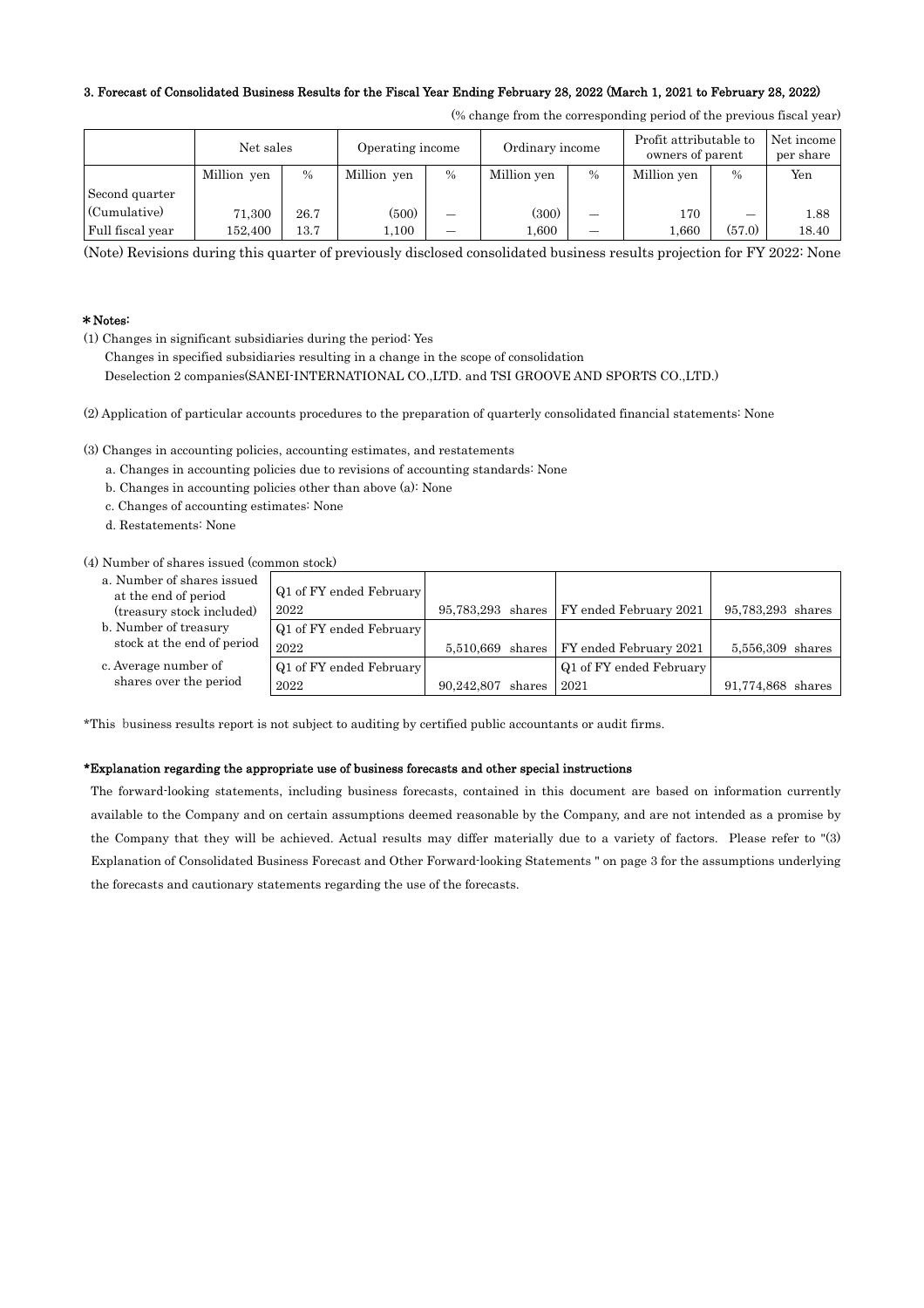## Contents of Attached Materials

| (2) Overview of Financial Position (2) Overview of Financial Position (3)                                                                                                                                                      |
|--------------------------------------------------------------------------------------------------------------------------------------------------------------------------------------------------------------------------------|
| (3) Explanation of Consolidated Business Forecast and Other Forward-looking Statements  3                                                                                                                                      |
|                                                                                                                                                                                                                                |
|                                                                                                                                                                                                                                |
| (2) Quarterly Consolidated Statements of Income and Quarterly Consolidated Statements of Comprehensive Income  6                                                                                                               |
|                                                                                                                                                                                                                                |
| Going Concern Assumption materials and contact and contact and contact and contact and contact and contact and contact and contact and contact and contact and contact and contact and contact and contact and contact and con |
|                                                                                                                                                                                                                                |
|                                                                                                                                                                                                                                |
|                                                                                                                                                                                                                                |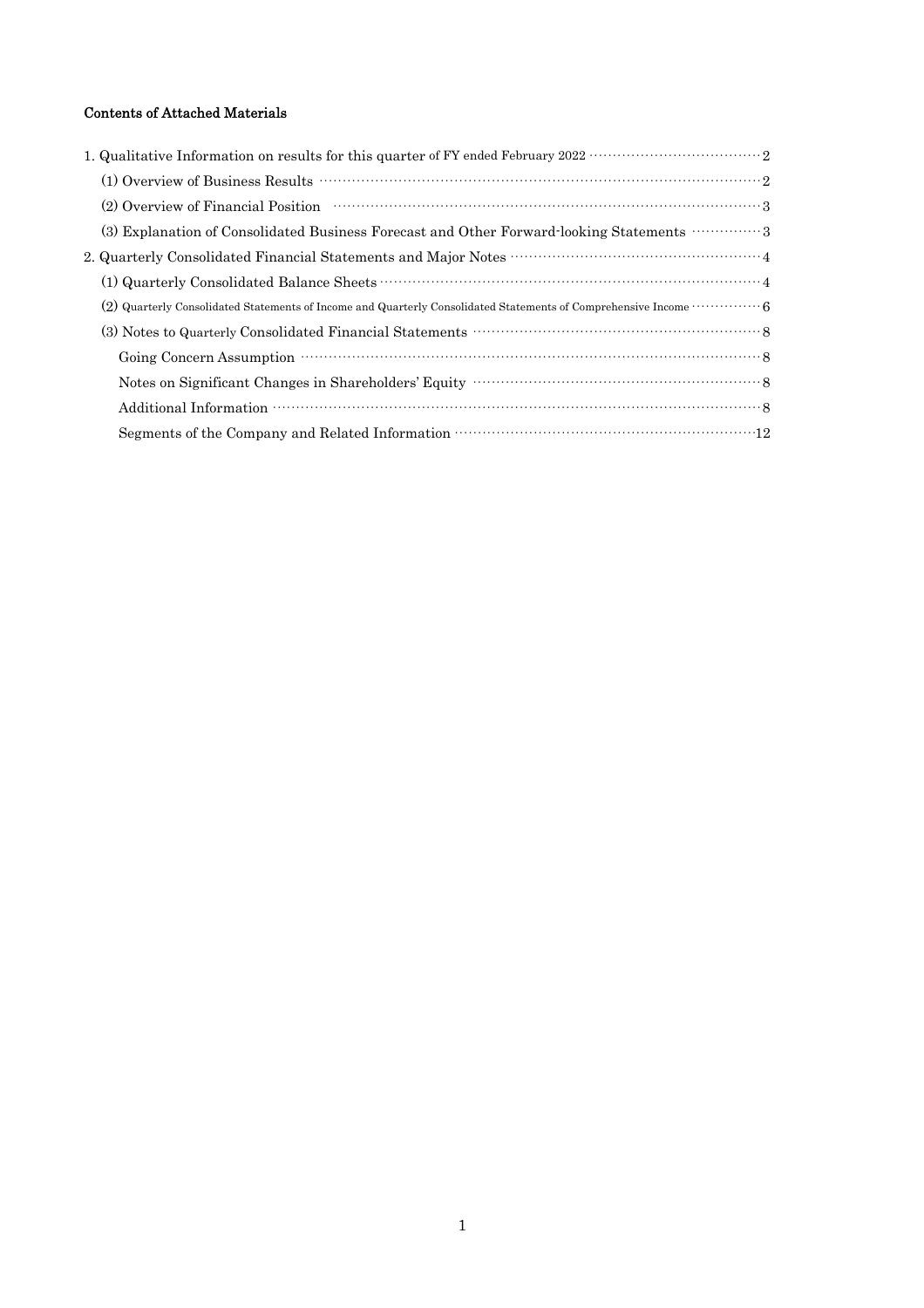### 1. Qualitative Information on results for this quarter of FY ended February 2022

### (1) Overview of Business Results

 During Q1 of consolidated cumulative period (March 1, 2021 to May 31, 2021), the apparel industry found itself in a situation where the spread of Covid-19 infections kept commercial facilities closed, or on short hours, and kept people off of the streets, which is impacting clothing sales.

While the supply of vaccines and the start of mass inoculation are expected to converge, the government issued a 3rd state of emergency on April 23, 2021, and the period of emergency was extended for some areas, leading to a state of uncertainty across the nation.

 Under such a business environment, our group is using the TSI Innovation Program 2024 (TIP24) as a springboard to focus attention on withdrawing from unprofitable businesses and shops, reducing labor costs, and reducing SG&A expenses across the entire company. Following this, we will shift to a phase that involves boosting efforts in the rapidly growing area of EC business, and breaking into IT system business and other new business, etc. We will also actively invest for the future to maximize profitability in the group.

Moreover, after the takeover merger in March 2021 as the first step aimed at unifying our group companies into one company (our subsidiary Sanei BD Co., Ltd. absorbed 8 other subsidiaries, with the post-merger trade name changed to TSI Inc.), with the aim of further improving decision-making speed and operational efficiency.

 However, with no end in sight for the pandemic, we are diligently implementing measures, such as curbing excess inventory by reducing purchase of products to an appropriate standard, but the consumer mindset is weakening with fewer people prepared to visit shops because they continue to live quietly at home away from infection risks. Thus, the turnover at shops run by companies in our group still face a tough situation.

 Consequently, sales were 34.215 billion yen (up 57.8% YoY), operating income was 2.273 billion yen (loss of 6.445 billion yen in the same quarter last year), and ordinary income was 2.578 billion yen (a loss of 6.094 billion yen in the same quarter of the previous year).

Further, net income attributable to owners of the group's parent company was 2.431 billion yen (a loss of 10.454 billion yen in the same quarter of the previous year).

Net sales by reportable segment were as follows.

### Apparel-Related Businesses

Based on the medium-term management strategy, TSI Group subsidiaries continued to improve profits by reforming existing brands and streamlining operations. Amid the need to manage high market value brands that are unique and are price competitive, the Group worked diligently to strengthen its profitability by rolling out products that take full advantage of special features in its existing businesses including Jack Bunny!!, a golf apparel brand, UNDEFEATED, which revolves mainly around sneakers, and Sunspel, a brand licensed from a longstanding U.K. clothing manufacturer. Despite these endeavors, over-the-counter sales declined. While department stores, shopping centers, and other retail outlets implemented measures aimed at preventing further spread of the pandemic, this downturn in sales reflected the harsh operating environment that impacted operations following the government's decision to again declare a state of emergency covering the Tokyo Metropolitan Area and 10 other prefectures in January 2021.

In the e-commerce business, we initiated various measures including the consolidation of in-store inventory to ecommerce stock and continued to upgrade online customer service. Despite efforts to ramp up measures aimed at strengthening in-store and online coordination and increasing e-commerce activities, sales in apparel-related businesses increased 58.0% year on year, to ¥33,155 million owing to the substantial impact of COVID-19.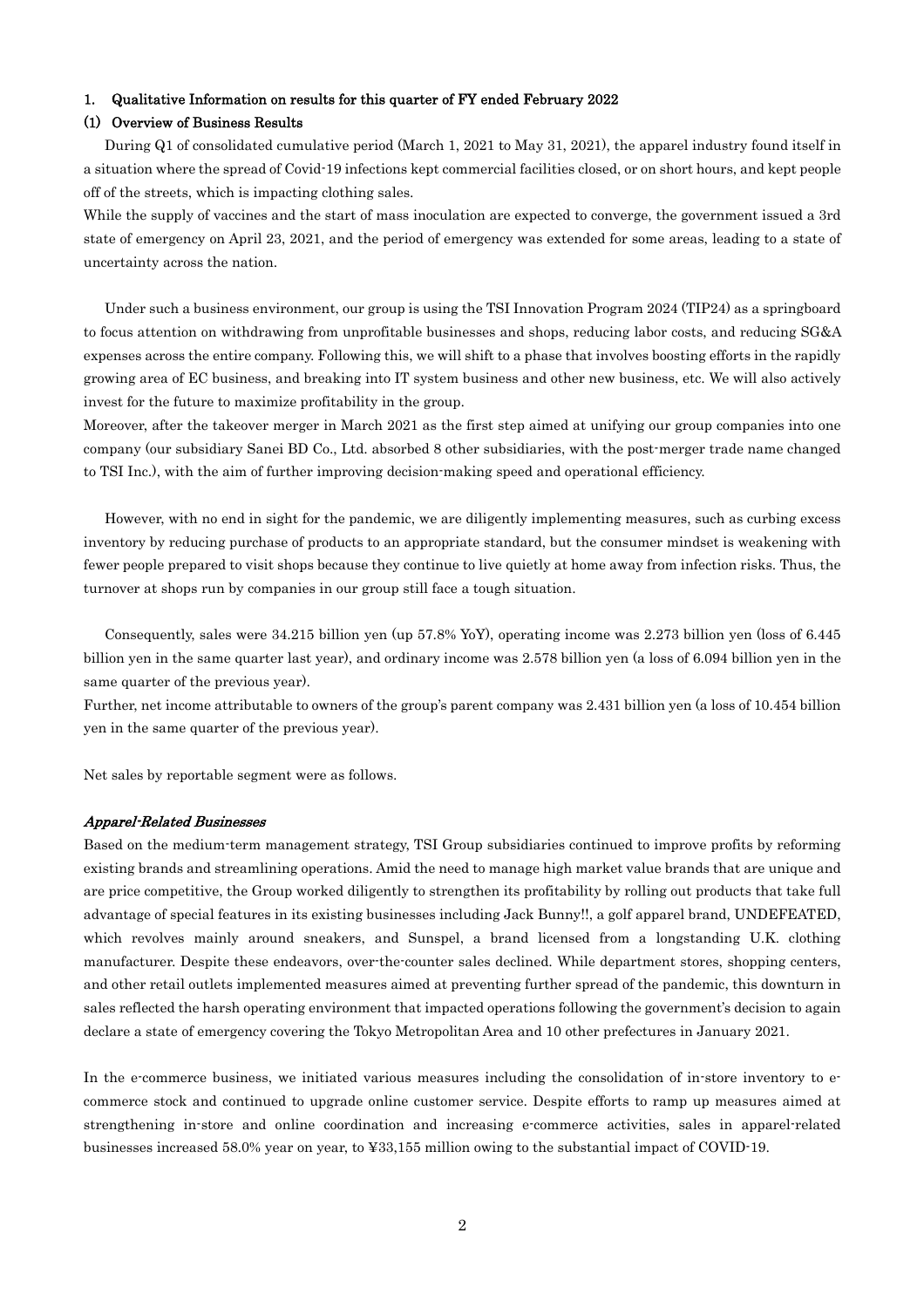## Other Businesses

Companies within TSI Holdings' other businesses include S-Groove Co., Ltd., which in addition to fulfilling a sales function for Group operating companies engages in paid employment placement and worker dispatching activities, Toska-Bano'k Co., Ltd., active in the manufacture and sale of synthetic resin related products, Plax Co., Ltd., which engages in store design and supervision as well as restaurant operations, Laline JAPAN Co., Ltd., which procures and sells a variety of products including cosmetics, perfumes, and soaps, and Urth Caffe JAPAN Co., Ltd., which operates in Japan a popular organic café in the U.S., California. Net sales in this segment declined 34.0% compared with the previous fiscal year, to ¥1,233million owing mainly to the continued impact of COVID-19.

## (2) Overview of Financial Position

(Million yen)

|                            | At the end of FY ended    | At the end of 1Q FY ended |                   |
|----------------------------|---------------------------|---------------------------|-------------------|
|                            | February 2021             | February 2022             | Increase/decrease |
|                            | (As of February 28, 2021) | (As of May 31, 2021)      |                   |
| Total assets               | 154,951                   | 148,329                   | (6,621)           |
| Liabilities                | 57.521                    | 47.981                    | (9,539)           |
| Net assets                 | 97.430                    | 100,348                   | 2.918             |
| Shareholders' equity ratio | 62.6%                     | 67.3%                     | 4.7%              |
| Net assets per share       | ¥1,074.81                 | ¥1,106.20                 | ¥31.39            |

Total assets decreased by ¥6,621 million from the end of the previous fiscal year, despite an increase in investment securities (up ¥566 million). This was mainly due to a decrease in cash and deposits (down ¥7,054 million).

Liabilities decreased by ¥9,539 million from the end of the previous fiscal year due to a decrease in notes and accounts payable–trade (down ¥798 million) and a decrease in income taxes payable (down ¥1,905 million) and a decrease in other current liabilities (down ¥4,404 million) and a decrease in long-term borrowings (including current portion of long-term borrowings) (down ¥1,908 million).

Net assets increased by ¥2,918 million from the end of the previous fiscal year due to an increase in retained earnings  $\mu$  (up ¥2,431 million) and an increase in foreign currency translation adjustment (up ¥430 million).

As a result, net asset per share increased by ¥31.39.

## (3) Explanation of Consolidated Business Forecast and Other Forward-looking Statements

No adjustments were made concerning the business results projection for the year ending 28 February,2022 as reported in the"Forecast of Consolidated Business Results for the Fiscal Year Ending February 28, 2022" released on 12 April 2021.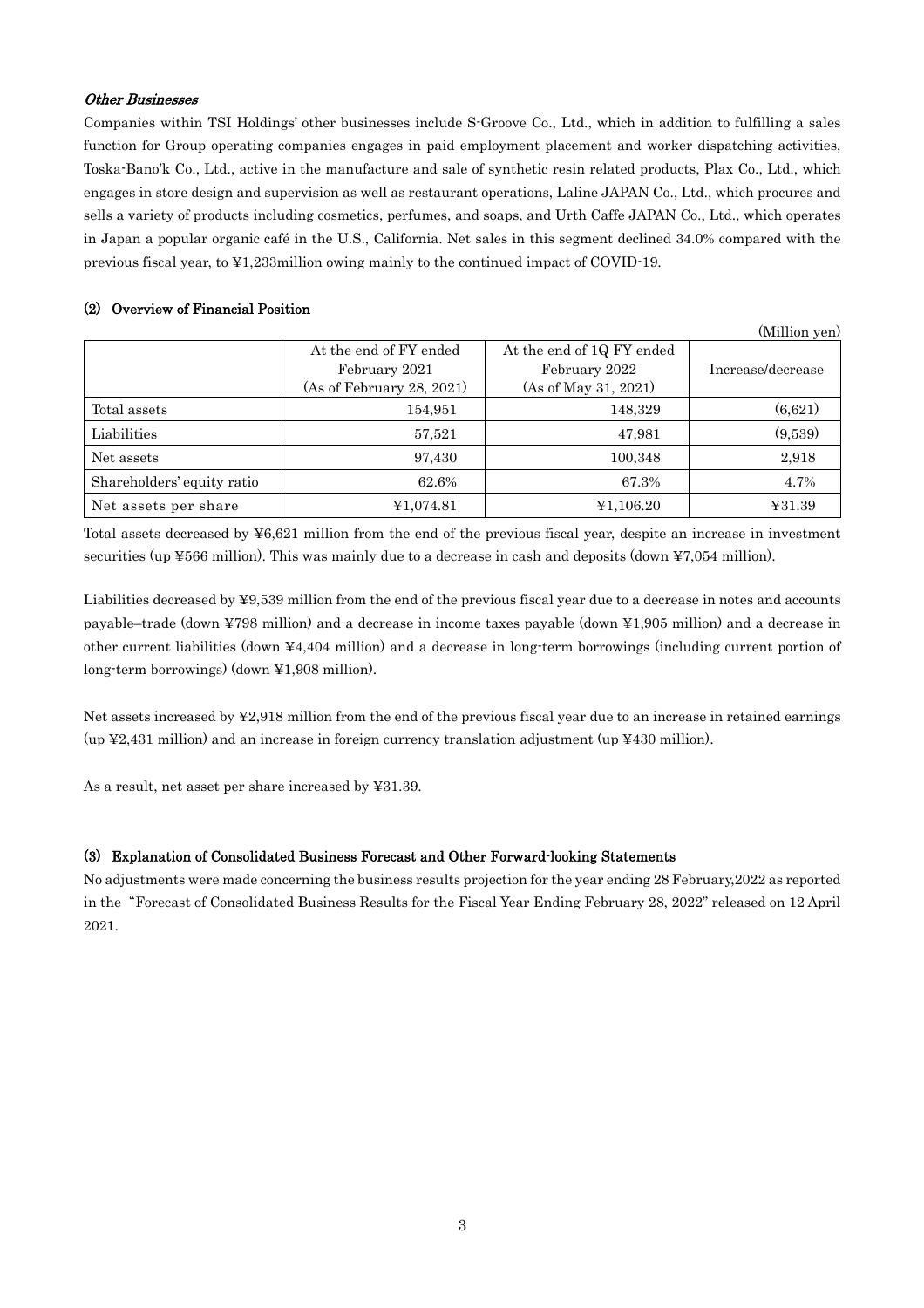# 2. Quarterly Consolidated Financial Statements and Major Notes

# (1) Quarterly Consolidated Balance Sheets

|                                                 |                                      | (Million yen)                                                       |
|-------------------------------------------------|--------------------------------------|---------------------------------------------------------------------|
|                                                 | Previous consolidated<br>fiscal year | Quarter consolidated<br>accounting period of<br>current fiscal year |
|                                                 | (As of February 28, 2021)            | (As of May 31, 2021)                                                |
| Assets                                          |                                      |                                                                     |
| Current assets                                  |                                      |                                                                     |
| Cash and deposits                               | 49,871                               | 42,816                                                              |
| Notes and accounts receivable-trade             | 10,888                               | 10,885                                                              |
| Merchandise and finished goods                  | 17,034                               | 17,796                                                              |
| Work in process                                 | 544                                  | 280                                                                 |
| Raw materials and supplies                      | 821                                  | 716                                                                 |
| Other                                           | 3,594                                | 3,980                                                               |
| Allowance for doubtful accounts                 | (39)                                 | (45)                                                                |
| Total current assets                            | 82,714                               | 76,430                                                              |
| Non-current assets                              |                                      |                                                                     |
| Property, plant and equipment                   | 8,149                                | 8.191                                                               |
| Intangible asset                                |                                      |                                                                     |
| Goodwill                                        | 5,266                                | 5,252                                                               |
| Other                                           | 7,404                                | 7,451                                                               |
| Total intangible assets                         | 12,670                               | 12,704                                                              |
| Investments and other assets                    |                                      |                                                                     |
| Investment securities                           | 28,872                               | 29,439                                                              |
| Investment property                             | 4,980                                | 4,973                                                               |
| Other                                           | 17,670                               | 16,716                                                              |
| Allowance for doubtful accounts                 | (106)                                | (126)                                                               |
| Total investments and other assets              | 51,416                               | 51,003                                                              |
| Total non-current assets                        | 72,237                               | 71,899                                                              |
| Total assets                                    | 154,951                              | 148,329                                                             |
| Liabilities                                     |                                      |                                                                     |
| Current liabilities                             |                                      |                                                                     |
| Notes and accounts payable-trade                | 11,607                               | 10,809                                                              |
| Short-term borrowings                           | 152                                  | 153                                                                 |
| Current portion of long-term borrowings         | 8,915                                | 8,699                                                               |
| Income taxes payable                            | 2,196                                | 290                                                                 |
| Provision for bonuses                           | 1,336                                | 1,072                                                               |
| Provision for point card certificates           | 426                                  | 472                                                                 |
| Provision for shareholder benefit program       | 126                                  | 81                                                                  |
| Provision for sales returns                     | 289                                  | 250                                                                 |
| Asset retirement obligations                    | 12                                   | 25                                                                  |
| Other                                           | 10,906                               | 6,501                                                               |
| Total current liabilities                       | 35,969                               | 28,356                                                              |
| Non-current liabilities                         |                                      |                                                                     |
| Long-term borrowings                            | 16,082                               | 14,389                                                              |
| Provision for retirement benefits for directors | 42                                   | 42                                                                  |
| Retirement benefit liability                    | 1,040                                | 1,009                                                               |
| Asset retirement obligations                    | 2,344                                | 2,298                                                               |
| Other                                           | 2,042                                | 1,885                                                               |
| Total non-current liabilities                   | 21,551                               | 19,624                                                              |
| Total liabilities                               | 57,521                               | 47,981                                                              |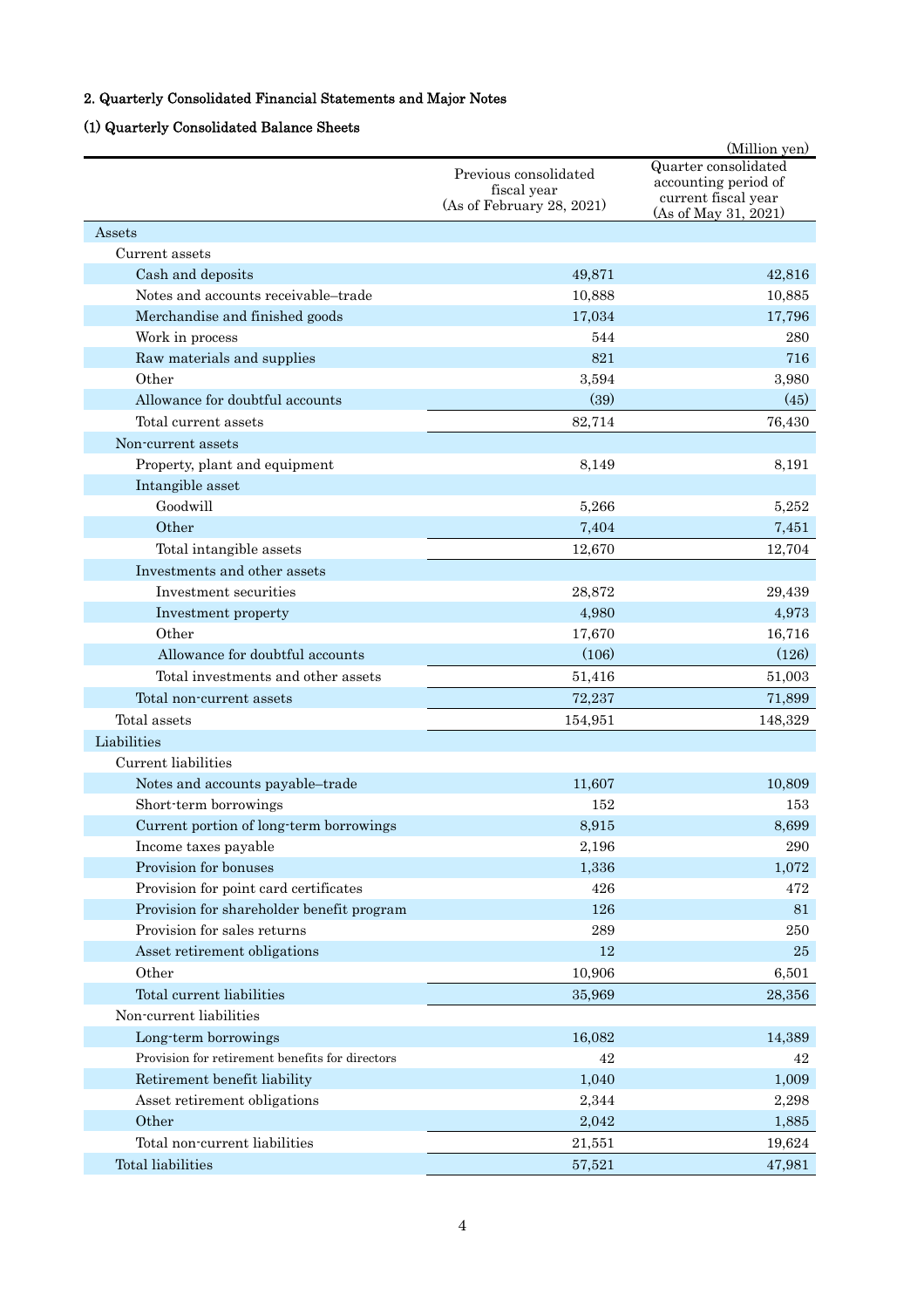|                                                          |                                                                   | (Million yen)                                                                               |
|----------------------------------------------------------|-------------------------------------------------------------------|---------------------------------------------------------------------------------------------|
|                                                          | Previous consolidated<br>fiscal year<br>(As of February 28, 2021) | Quarter consolidated<br>accounting period of<br>current fiscal year<br>(As of May 31, 2021) |
| Net assets                                               |                                                                   |                                                                                             |
| Shareholders' equity                                     |                                                                   |                                                                                             |
| Share capital                                            | 15,000                                                            | 15,000                                                                                      |
| Capital surplus                                          | 29,255                                                            | 29,255                                                                                      |
| Retained earnings                                        | 52,213                                                            | 54,645                                                                                      |
| Treasury stock                                           | (3,747)                                                           | (3,726)                                                                                     |
| Total shareholders' equity                               | 92,720                                                            | 95,174                                                                                      |
| Accumulated other comprehensive income                   |                                                                   |                                                                                             |
| Valuation difference on available-for-sale<br>securities | 4,812                                                             | 4,790                                                                                       |
| Foreign currency translation adjustment                  | (469)                                                             | (39)                                                                                        |
| Remeasurements of defined benefit plans                  | (86)                                                              | (65)                                                                                        |
| Total accumulated other comprehensive income             | 4,256                                                             | 4,685                                                                                       |
| Non-controlling interests                                | 452                                                               | 488                                                                                         |
| Total net assets                                         | 97,430                                                            | 100,348                                                                                     |
| Total liabilities and net assets                         | 154,951                                                           | 148,329                                                                                     |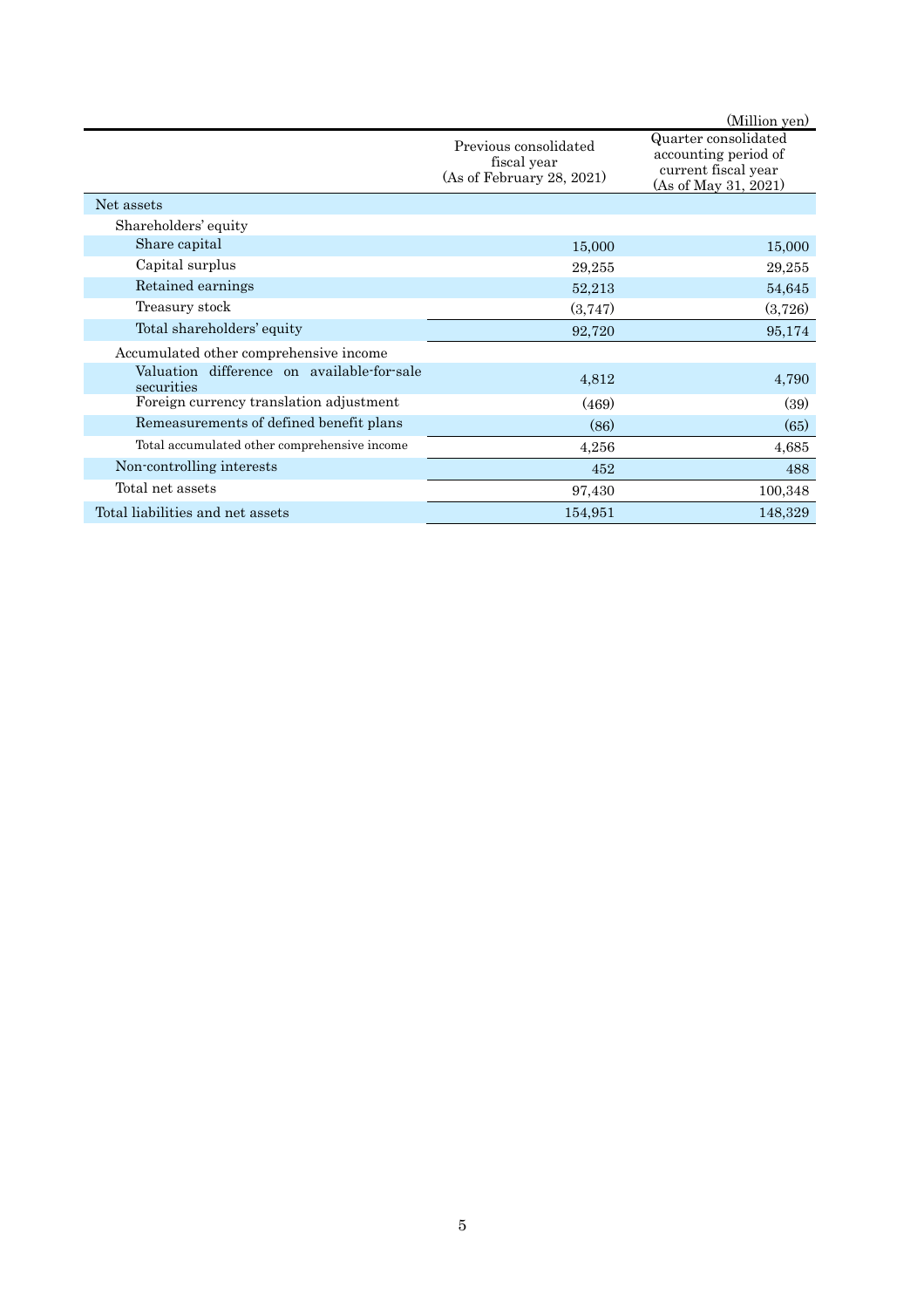# (2) Quarterly Consolidated Statements of Income and Quarterly Consolidated Statements of Comprehensive Income

Quarterly consolidated statements of income

Consolidated cumulative first quarter

|                                                   |                                                                                                                | (Million yen)                                                                                           |
|---------------------------------------------------|----------------------------------------------------------------------------------------------------------------|---------------------------------------------------------------------------------------------------------|
|                                                   | Consolidated cumulative<br>first quarter of<br>previous fiscal year<br>(March 1,2020 to May 31,<br><b>2020</b> | Consolidated cumulative<br>first quarter of<br>current fiscal year<br>(March 1,2021 to May 31,<br>2021) |
| Net sales                                         | 21,682                                                                                                         | 34,215                                                                                                  |
| Cost of sales                                     | 12,623                                                                                                         | 15,069                                                                                                  |
| Gross profit                                      | 9,058                                                                                                          | 19,145                                                                                                  |
| Selling, general and administrative expenses      | 15,504                                                                                                         | 16,872                                                                                                  |
| Operating income (loss)                           | (6, 445)                                                                                                       | 2,273                                                                                                   |
| Non-operating income                              |                                                                                                                |                                                                                                         |
| Interest income                                   | 5                                                                                                              | $\overline{0}$                                                                                          |
| Dividend income                                   | 396                                                                                                            | 128                                                                                                     |
| Real estate income                                | 336                                                                                                            | 47                                                                                                      |
| Foreign exchange income                           |                                                                                                                | 151                                                                                                     |
| Other                                             | 92                                                                                                             | 130                                                                                                     |
| Total non-operating income                        | 831                                                                                                            | 457                                                                                                     |
| Non-operating expenses                            |                                                                                                                |                                                                                                         |
| Interest expenses                                 | 50                                                                                                             | 31                                                                                                      |
| Foreign exchange losses                           | 73                                                                                                             |                                                                                                         |
| Loss on valuation of investment securities        | 51                                                                                                             | $\overline{4}$                                                                                          |
| Rental expenses on real estate                    | 154                                                                                                            | 63                                                                                                      |
| Other                                             | 149                                                                                                            | 51                                                                                                      |
| Total non-operating expenses                      | 479                                                                                                            | 151                                                                                                     |
| Ordinary income (loss)                            | (6,094)                                                                                                        | 2,578                                                                                                   |
| Extraordinary income                              |                                                                                                                |                                                                                                         |
| Gain on sales of non-current assets               |                                                                                                                | 4                                                                                                       |
| Gain on sale of investment securities             | 61                                                                                                             | 338                                                                                                     |
| Other                                             | 5                                                                                                              | 171                                                                                                     |
| Total extraordinary income                        | 67                                                                                                             | 514                                                                                                     |
| <b>Extraordinary</b> losses                       |                                                                                                                |                                                                                                         |
| Loss on retirement of non-current assets          | 16                                                                                                             | 6                                                                                                       |
| Impairment loss                                   | 889                                                                                                            | $\sqrt{2}$                                                                                              |
| Loss due to temporary closing                     | 2,414                                                                                                          | 574                                                                                                     |
| Other                                             |                                                                                                                | 14                                                                                                      |
| Total extraordinary losses                        | 3,320                                                                                                          | 597                                                                                                     |
| Income(loss) before income taxes                  | (9,346)                                                                                                        | 2,495                                                                                                   |
| Income taxes-current                              | 94                                                                                                             | 273                                                                                                     |
| Income taxes-deferred                             | 1,053                                                                                                          | (203)                                                                                                   |
| Total income taxes                                | 1,147                                                                                                          | 69                                                                                                      |
| Net income (loss)                                 | (10, 494)                                                                                                      | 2,426                                                                                                   |
| Net loss attributable to non-controlling interest | (40)                                                                                                           | (4)                                                                                                     |
| Net income attributable to owners of parent       | (10, 454)                                                                                                      | 2,431                                                                                                   |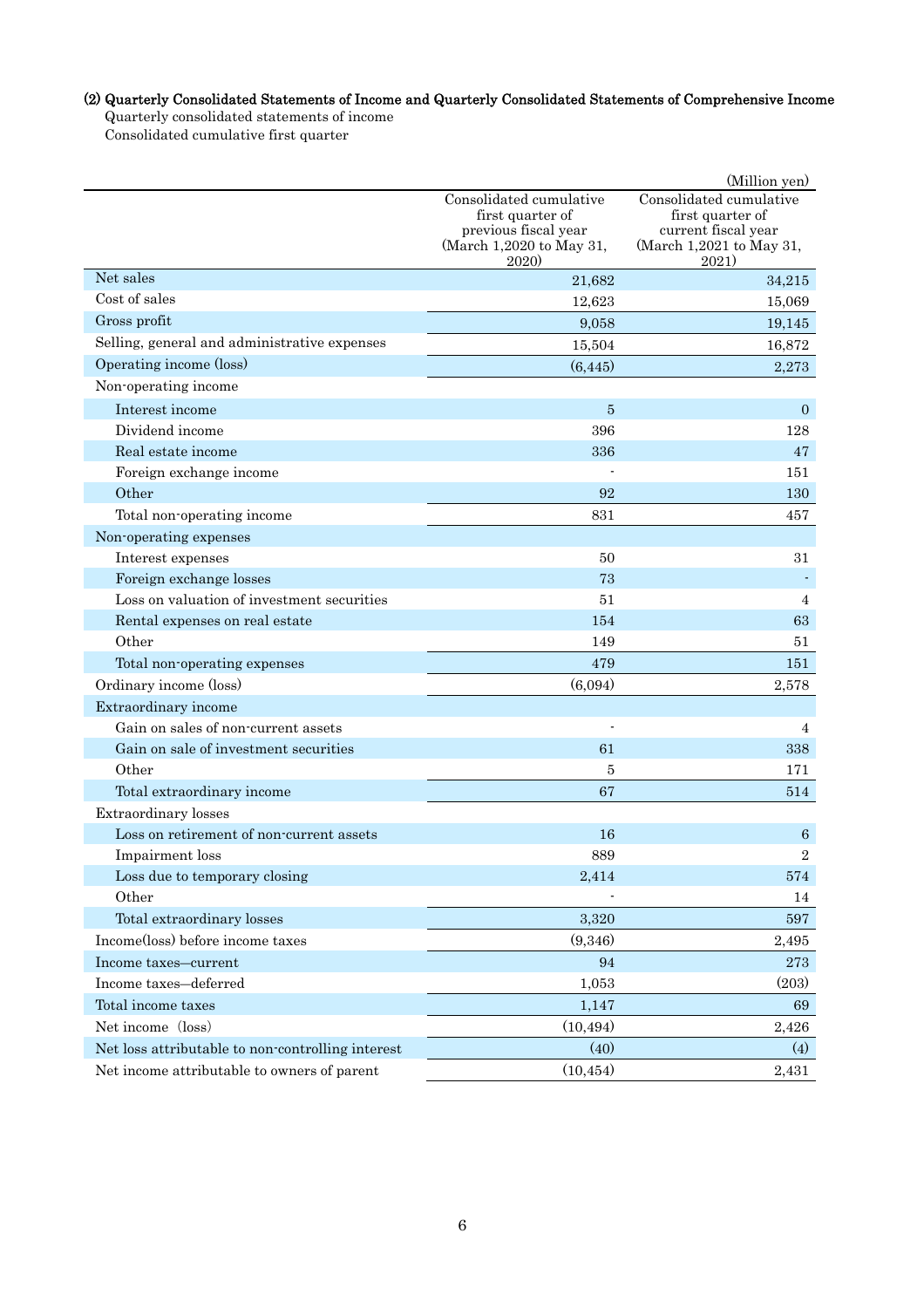# Quarterly Consolidated statements of comprehensive income

Consolidated cumulative first quarter

|                                                                                        |                                                                                                                | (Million yen)                                                                                           |
|----------------------------------------------------------------------------------------|----------------------------------------------------------------------------------------------------------------|---------------------------------------------------------------------------------------------------------|
|                                                                                        | Consolidated cumulative<br>first quarter of<br>previous fiscal year<br>(March 1,2020 to May 31,<br><b>2020</b> | Consolidated cumulative<br>first quarter of<br>current fiscal year<br>(March 1,2021 to May 31,<br>2021) |
| Net income(loss)                                                                       | (10, 494)                                                                                                      | 2,426                                                                                                   |
| Other comprehensive income                                                             |                                                                                                                |                                                                                                         |
| Valuation difference on available for sale securities                                  | (1,199)                                                                                                        | (22)                                                                                                    |
| Foreign currency translation adjustment                                                | (107)                                                                                                          | 451                                                                                                     |
| Remeasurements of defined benefit plans                                                | 9                                                                                                              | 21                                                                                                      |
| Share of other comprehensive income of<br>affiliates accounted for using equity method | (0)                                                                                                            | 10                                                                                                      |
| Total other comprehensive income                                                       | (1,298)                                                                                                        | 460                                                                                                     |
| Comprehensive income                                                                   | (11, 792)                                                                                                      | 2,887                                                                                                   |
| Total comprehensive income attributable to:                                            |                                                                                                                |                                                                                                         |
| Owners of parent                                                                       | (11,749)                                                                                                       | 2,860                                                                                                   |
| Non-controlling interests                                                              | (43)                                                                                                           | 26                                                                                                      |
|                                                                                        |                                                                                                                |                                                                                                         |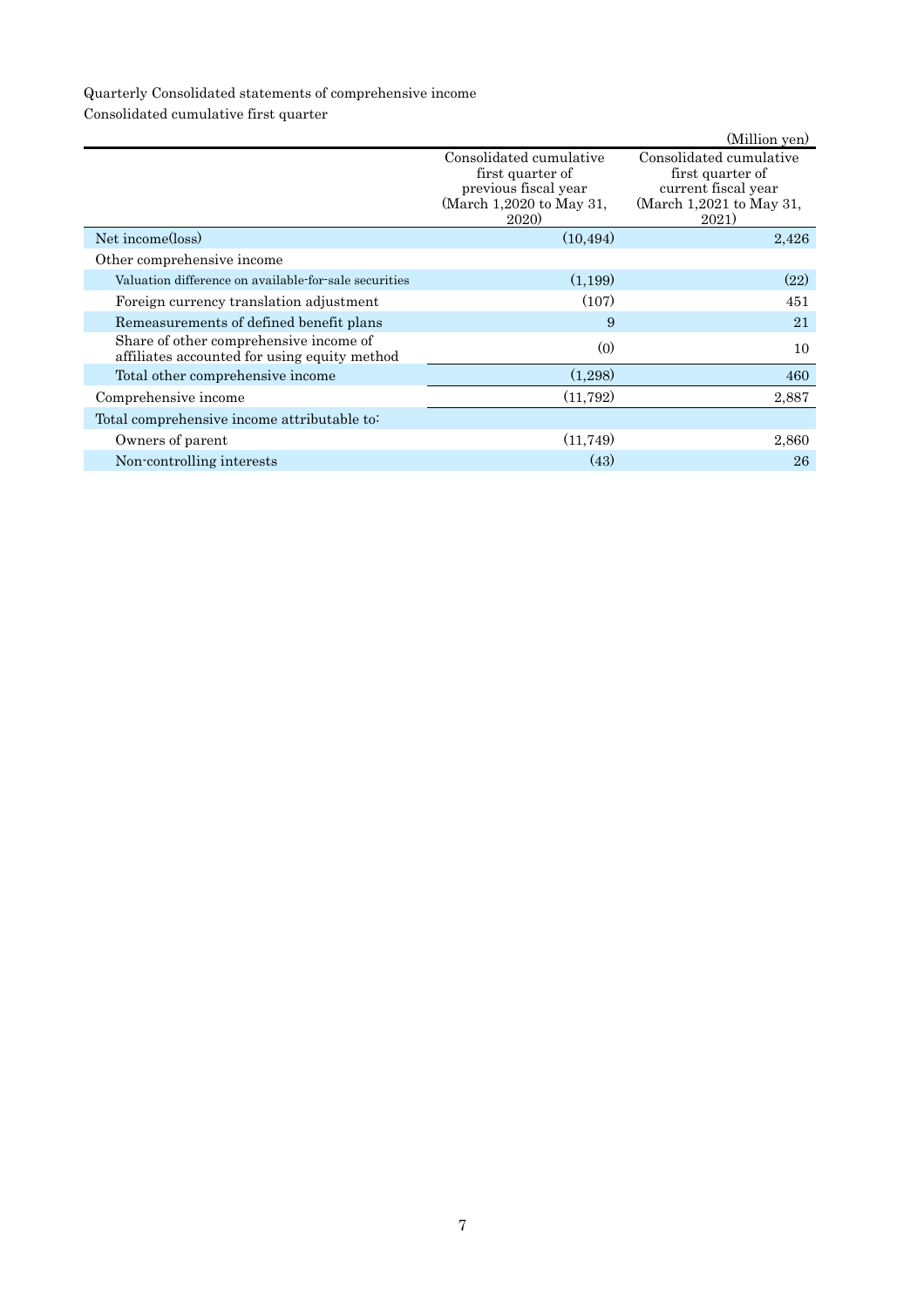## (3) Notes to Quarterly Consolidated Financial Statements

### Going Concern Assumption

Not applicable

#### Notes on Significant Changes in Shareholders' Equity

Not applicable

## Additional Information

#### Trust-Type Employee Stock Ownership Plan (ESOP)

TSI Holdings resolved at a Board of Directors' meeting held on April 13, 2020 to reintroduce a trust-type employee stock ownership plan (ESOP) as an incentive plan and part of its efforts to provide benefits for its employees.

i. Overview of the Plan

The Company has established a trust (the Shareholding Association Trust). The beneficiaries of the Shareholding Association Trust are members of the TSI Employee Shareholding Association (the Shareholding Association) who have met certain requirements.

The Shareholding Association Trust acquired in advance a number of TSI Holdings shares projected to be acquired by the Shareholding Association over a five-year period from April 2020 utilizing funds procured through debt finance. Thereafter, acquisition of the Company's shares by the Shareholding Association will be undertaken by the Shareholding Association Trust. Meanwhile, TSI Holdings will guarantee the debt finance undertaken by the Shareholding Association Trust.

ii. Shares of the Company Remaining in the Trust

The shares of the Company remaining in the Trust are posted as shares of treasury stock in the net assets section at their carrying amount in the Trust. The carrying amount and number of shares of treasury stock as of the end of the previous fiscal year under review were ¥325 million for 696,000 shares. And that as of the end of this fiscal year under review were ¥306 million for 655,000 shares.

iii. Carrying Value of Debt Finance Posted Using the Gross Price Method As of February 28, 2021: ¥359 million and as of March 31, 2021: ¥359 million,

### Board Benefit Trust (BBT)

In accordance with a proposal put forward at the Company's 5th General Meeting of Shareholders held on May 25, 2016, TSI Holdings introduced a performance-linked stock compensation (Board Benefit Trust (BBT)) plan for its directors and delegated executive officers as well as Group company directors (eligible officers).

i. Outline of the Transaction

Under the plan, the Company's shares are acquired through a trust using money contributed by the Company as funds. Eligible officers receive the Company's shares equivalent to the points granted in accordance with the level of performance achievement, etc., and money equivalent to the amount of the Company's shares converted at market value as of the date of retirement (the Company's shares, etc.), pursuant to the officer stock delivery regulations. Meanwhile, the timing of receipt of the benefits of the Company's shares, etc. by eligible officers shall, in principle, be upon their retirement from office.

ii. Shares of the Company Remaining in the Trust

The shares of the Company remaining in the Trust are posted as shares of treasury stock in the net assets section at their carrying amount in the Trust. The carrying amount and number of shares of treasury stock were ¥288 million for 512,000 shares as of the end of the previous fiscal year and ¥285 million for 507,000 shares as of the end of this fiscal year under review.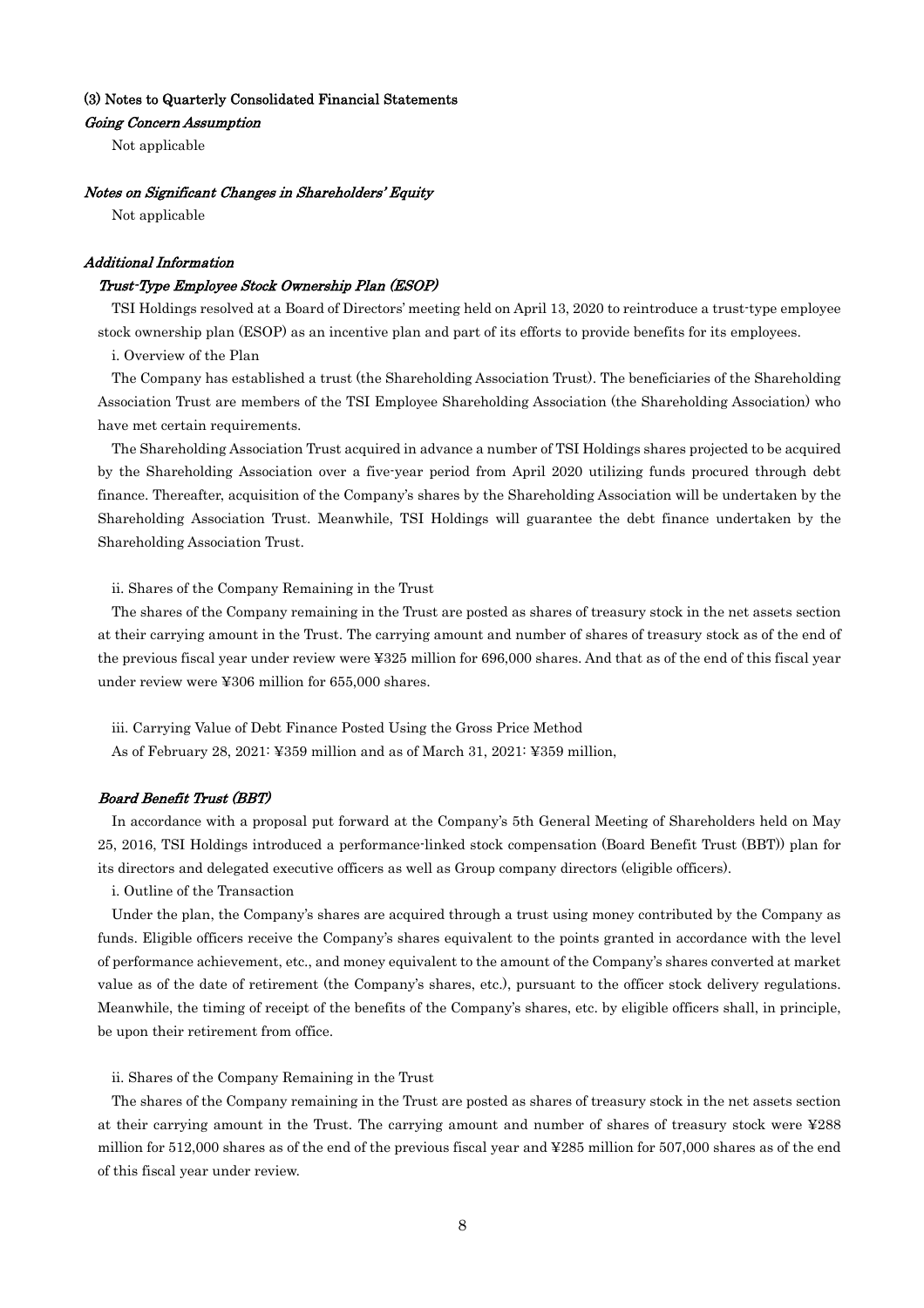## Application of tax effect accounting for the transition from the consolidated taxation system to the group tax sharing system

For the transition to the group tax sharing system established under the "Act for Partial Amendment of the Income Tax Act, etc. (Law No. 8, 2020) and for items that were reviewed in the non-consolidated taxation system in conjunction with the transition to the group tax sharing system, subject to the treatment of paragraph 3 of the "Application of tax effect accounting for the transition from the consolidated taxation system to group tax sharing system" (Practical Issues Task Force No. 39, March 31, 2020), the Company and certain domestic consolidated subsidiaries do not apply the provisions of paragraph 44 of the "Guidance on Accounting Standards for Tax Effect Accounting" (ASBJ Guidance No. 28, February 16, 2018) and calculate the amount of deferred tax assets and deferred tax liabilities in accordance with the provisions of pre-revision tax laws.)

Non-equity method companies excluded from the scope of application of the equity method because their impact on the Company's net income/loss (amount corresponding to the Company's equity interest) and retained earnings (amount corresponding to the Company's equity interest) is not material and their overall importance is not significant.

### Group reorganization (absorption-type merger organized by the Company and 14 consolidated subsidiaries)

At a meeting of its Board of Directors held on December 16, 2020, TSI Holdings resolved to undertake a reorganization with the aim of integrating each of its apparel operating companies into a single company over the following three stages, with a scheduled completion date of March 1, 2023.

1. Stage 1: Absorption-type merger between consolidated subsidiaries on March 1, 2021

The Transaction under common control

- (1) Overview of the Transaction
	- i. Names and Businesses of the Combining Companies

| Name of the Combining Company:   | SANEI bd CO., LTD.               |
|----------------------------------|----------------------------------|
| Business:                        | Apparel business                 |
| Names of the Combined Companies: | SANEI-INTERNATIONAL CO., LTD.    |
|                                  | TSI GROOVE AND SPORTS CO., LTD.  |
|                                  | nano universe CO., LTD.          |
|                                  | anglobal Ltd.                    |
|                                  | Rose Bud Co., Ltd.               |
|                                  | Isolar Co., Ltd.                 |
|                                  | TSI EC STRATEGY CO., LTD.        |
|                                  | TSI PRODUCTION NETWORK CO., LTD. |
| Business:                        | Apparel business                 |
|                                  |                                  |

ii. Date of Business Combination

March 1, 2021 and March 12,2021

iii. Legal Form of Business Combination

Absorption-type merger with SANEI bd CO., LTD., as the surviving company, and SANEI-INTERNATIONAL CO., LTD., TSI GROOVE AND SPORTS CO., LTD., nano universe CO., LTD., anglobal Ltd., Rose Bud Co., Ltd., Isolar Co., Ltd., TSI PRODUCTION NETWORK CO., LTD., and TSI EC STRATEGY CO., LTD., as the companies to be merged.

iv. Name of the Company after Business Combination SANEI bd CO., LTD. (new corporate name: TSI Inc.)

v. Other Matters Related to the Transaction

Nine consolidated subsidiaries underpinned by the same internal information systems, human resources, and other systems were the subject of the absorption-type merger.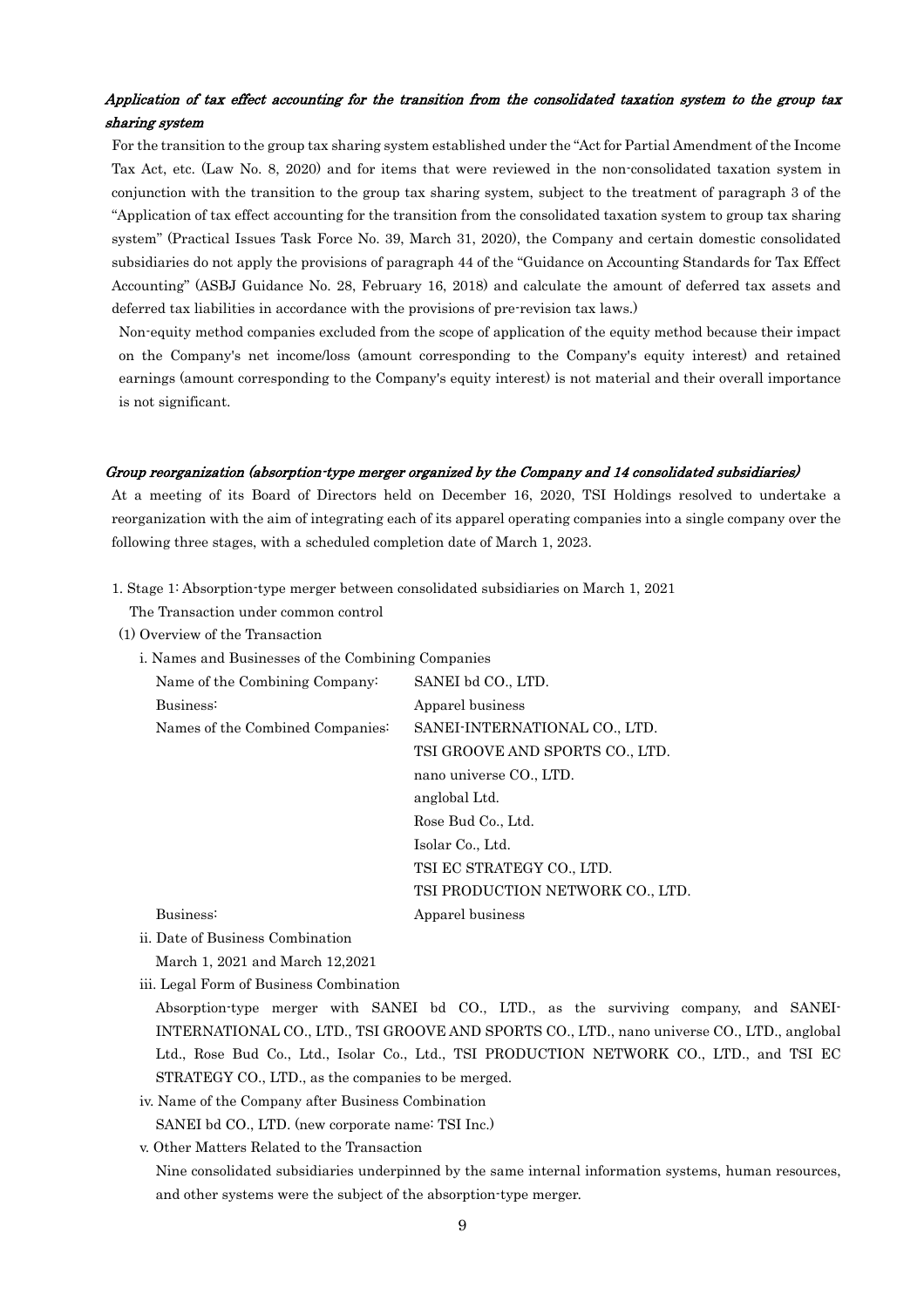### (2) Overview of the Accounting Treatment Applied

Pursuant to the "Accounting Standard for Business Combinations" (Accounting Standards Board of Japan (ASBJ) Statement No. 21 issued on January 16, 2019 and the "Guidance on Accounting Standard for Business Combination and Accounting Standard for Business Divestitures" (ASBJ Guidance No. 10 issued on January 16, 2019), the absorption-type merger was treated as an under common control transaction.

2. Stage 2: Absorption-type merger between consolidated subsidiaries on March 1, 2022

TSI Holdings' Board of Directors resolved to undertake an absorption-type merger with TSI Inc., as the surviving company, and consolidated subsidiaries Ueno Shokai Co., Ltd., Jack Clothing Co., Ltd., Arpege Co., Ltd., Star Joinus Co., Ltd., and And Wonder Co., Ltd., as the companies to be merged on the scheduled date of March 1, 2022.

## (1) Overview of the Transaction

i. Names and Businesses of the Combining Companies

| Name of the Combining Company    | TSI Inc.              |
|----------------------------------|-----------------------|
| Business:                        | Apparel business      |
| Names of the Combined Companies: | Ueno Shokai Co., Ltd. |
|                                  | Jack Co., Ltd.        |
|                                  | Arpege Co., Ltd.      |
|                                  | Star Joinus Co., Ltd. |
|                                  | And Wonder Co., Ltd.  |
| Business:                        | Apparel business      |

### ii. Date of Business Combination

March 1, 2022 (scheduled)

iii. Legal Form of Business Combination

Absorption-type merger with TSI Inc., as the surviving company, and consolidated subsidiaries Ueno Shokai Co., Ltd., Jack Co., Ltd., Arpege Co., Ltd., Star Joinus Co., Ltd., and And Wonder Co., Ltd., as the companies to be merged.

- iv. Name of the Company after Business Combination TSI Inc.
- v. Other Matters Related to the Transaction

After promoting the sharing of the same internal information systems, human resources, and other systems, the aforementioned five combining companies will be subject to an absorption-type merger.

(2) Overview of the Accounting Treatment Applied

Pursuant to the "Accounting Standard for Business Combinations" (Accounting Standards Board of Japan (ASBJ) Statement No. 21 issued on January 16, 2019 and the "Guidance on Accounting Standard for Business Combination and Accounting Standard for Business Divestitures" (ASBJ Guidance No. 10 issued on January 16, 2019), plans are in place to treat the absorption-type merger as an under common control transaction.

3. Final stage: Absorption-type merger between TSI Holdings and a consolidated subsidiary on March 1, 2023 TSI Holdings' Board of Directors resolved to undertake an absorption-type merger with TSI Holdings Co., Ltd., as the surviving company, and TSI Inc., as the company to be merged on the scheduled date of March 1, 2023. TSI Holdings Co., Ltd. will then change its corporate name to TSI Inc. (provisional name) in accordance with the absorption-type merger.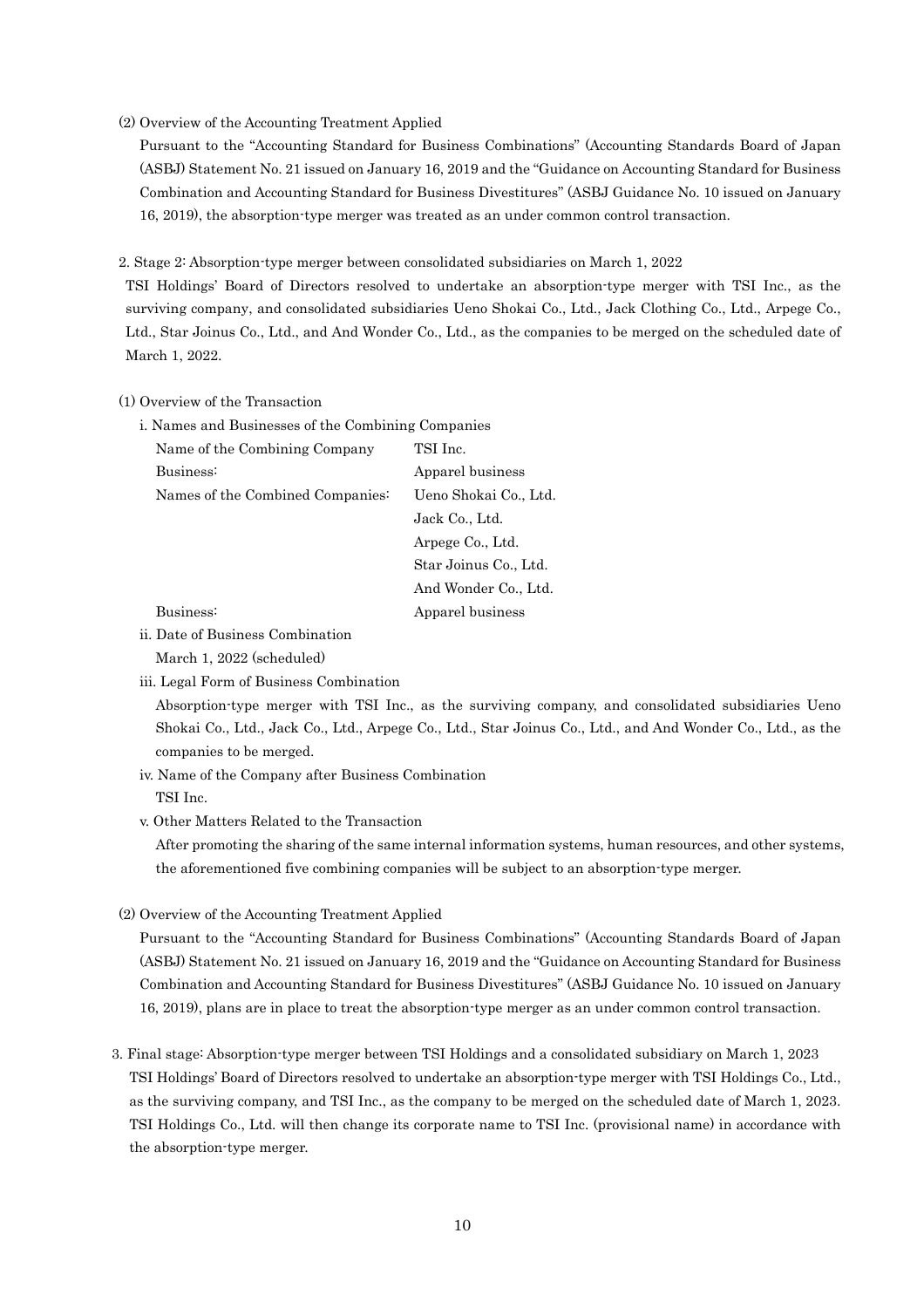(1) Overview of the Transaction

i. Names and Businesses of the Combining Companies

| Name of the Combining Company: | TSI Holdings Co., Ltd. |
|--------------------------------|------------------------|
| Business:                      | Apparel business       |
| Name of the Combined Company:  | TSI Inc.               |
| <b>Business</b>                | Apparel business       |
|                                |                        |

- ii. Date of Business Combination March 1, 2023 (scheduled)
- iii. Legal Form of Business Combination

Absorption-type merger with TSI Holdings Co., Ltd., as the surviving company, and TSI Inc., as the company to be merged.

- iv. Name of the Company after Business Combination
- TSI Holdings Co., Ltd. (new corporate name: TSI Inc. (provisional name))
- v. Other Matters Related to the Transaction

By implementing these mergers in stages, plans are in place to lower the break-even point by streamlining the organizational structure by reducing the overlapping functions of each Group company, increase the speed of business through an organizational structure suitable for the digital age, and reform the mindset and culture by integrating the structure, functions, and rules through corporate integration.

(2) Overview of the Accounting Treatment Applied

Pursuant to the "Accounting Standard for Business Combinations" (Accounting Standards Board of Japan (ASBJ) Statement No. 21 issued on January 16, 2019) and the "Guidance on Accounting Standard for Business Combination and Accounting Standard for Business Divestitures" (ASBJ Guidance No. 10 issued on January 16, 2019), plans are in place to treat the absorption-type merger as an under common control transaction.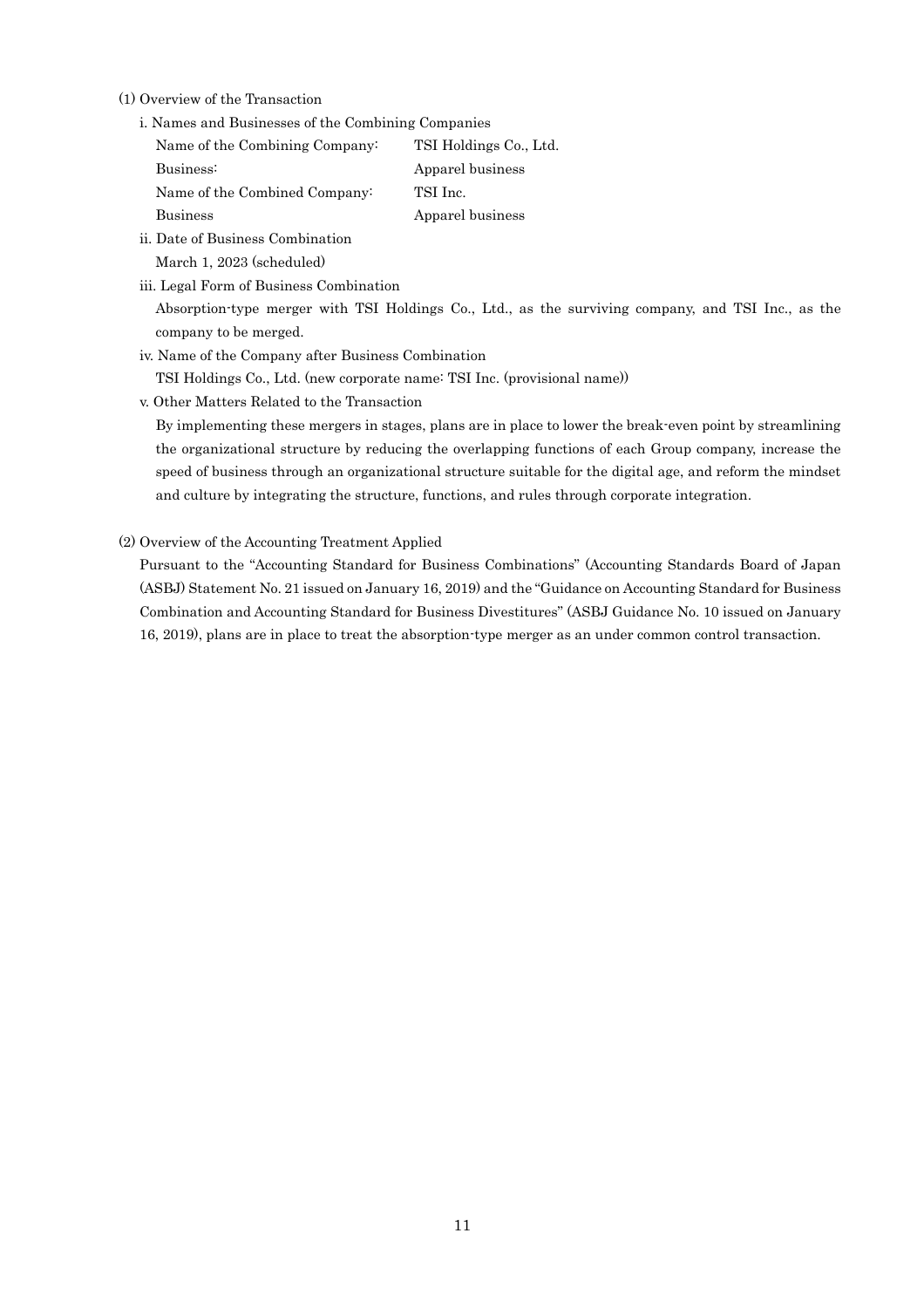## Segments of the Company and Related Information

1. Consolidated cumulative first quarter of previous fiscal year (March 1,2020 to May 31, 2020)

| (1) Net sales, income or losses, assets and other items by reportable segments |
|--------------------------------------------------------------------------------|
|--------------------------------------------------------------------------------|

|                                  | Reportable<br>segment<br>Apparel-related<br>businesses | Other<br>Note 1 | Total   | Adjustments<br>Note 2 | Consolidated<br>financial<br>statements<br>amount<br>(Note 3) |
|----------------------------------|--------------------------------------------------------|-----------------|---------|-----------------------|---------------------------------------------------------------|
| Net sales                        |                                                        |                 |         |                       |                                                               |
| Sales to third parties           | 20,924                                                 | 740             | 21,665  | 16                    | 21,682                                                        |
| Inter-segment sales or transfers | 66                                                     | 1,128           | 1,195   | (1, 195)              |                                                               |
| Total                            | 20,991                                                 | 1,869           | 22,860  | (1,178)               | 21,682                                                        |
| Segment income (loss)            | (6,589)                                                | (92)            | (6,681) | 235                   | (6, 445)                                                      |

Notes:

1. Other, which doesn't belong to respective reportable segments, includes synthetic resin-related, store design and management and so on.

2. Segment income (loss) adjustment of ¥235 million is transaction offsets among consolidated companies.

3. Segment income (loss) is adjusted to operating income listed in the consolidated financial statements.

## (2) Goodwill or impairment loss in non-current assets by reportable segments Important impairment loss in non-current assets

In segment apparel-related businesses, book value of the stores which are decided to close, and whose operating income are continuously in red, and whose brands are decided to close, are supposed to be reduced to recoverable amount. And the decrease is posted as impairment loss in the extraordinary losses section.

A significant change in the amount of goodwill None

A significant gain from negative goodwill None